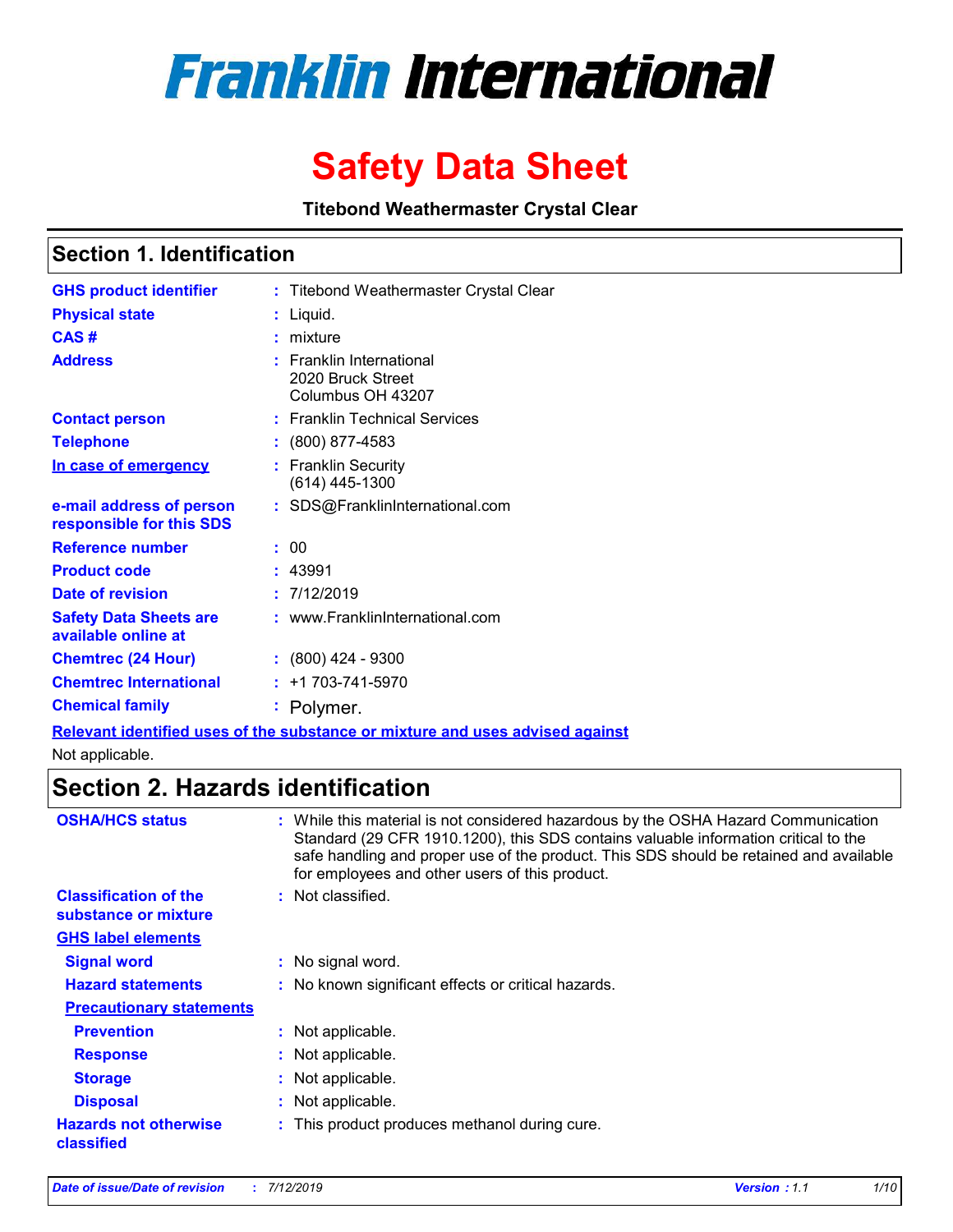# **Section 3. Composition/information on ingredients**

**Substance/mixture :** Mixture

| <b>Ingredient name</b>                       |     | <b>CAS number</b> |
|----------------------------------------------|-----|-------------------|
| N-(3-(trimethoxysilyl)propyl)ethylenediamine | l≤3 | 1760-24-3         |

Any concentration shown as a range is to protect confidentiality or is due to batch variation.

**There are no additional ingredients present which, within the current knowledge of the supplier and in the concentrations applicable, are classified as hazardous to health or the environment and hence require reporting in this section.**

**Occupational exposure limits, if available, are listed in Section 8.**

# **Section 4. First aid measures**

#### **Description of necessary first aid measures**

| <b>Eye contact</b>                                 | : Immediately flush eyes with plenty of water, occasionally lifting the upper and lower<br>eyelids. Check for and remove any contact lenses. Get medical attention if irritation<br>occurs.                                                                                                                                                    |  |
|----------------------------------------------------|------------------------------------------------------------------------------------------------------------------------------------------------------------------------------------------------------------------------------------------------------------------------------------------------------------------------------------------------|--|
| <b>Inhalation</b>                                  | Remove victim to fresh air and keep at rest in a position comfortable for breathing. Get<br>medical attention if needed. In case of inhalation of decomposition products in a fire,<br>symptoms may be delayed. The exposed person may need to be kept under medical<br>surveillance for 48 hours.                                             |  |
| <b>Skin contact</b>                                | : Flush contaminated skin with plenty of water. Remove contaminated clothing and<br>shoes. Get medical attention if needed.                                                                                                                                                                                                                    |  |
| <b>Ingestion</b>                                   | : Wash out mouth with water. Remove victim to fresh air and keep at rest in a position<br>comfortable for breathing. If material has been swallowed and the exposed person is<br>conscious, give small quantities of water to drink. Do not induce vomiting unless<br>directed to do so by medical personnel. Get medical attention if needed. |  |
| Most important symptoms/effects, acute and delayed |                                                                                                                                                                                                                                                                                                                                                |  |
| <b>Potential acute health effects</b>              |                                                                                                                                                                                                                                                                                                                                                |  |
| <b>Eye contact</b>                                 | : May cause eye irritation.                                                                                                                                                                                                                                                                                                                    |  |
| <b>Inhalation</b>                                  | : May cause respiratory irritation.                                                                                                                                                                                                                                                                                                            |  |
| <b>Skin contact</b>                                | : May cause skin irritation.                                                                                                                                                                                                                                                                                                                   |  |
| <b>Ingestion</b>                                   | : May be irritating to mouth, throat and stomach.                                                                                                                                                                                                                                                                                              |  |
| <b>Over-exposure signs/symptoms</b>                |                                                                                                                                                                                                                                                                                                                                                |  |
| <b>Eye contact</b>                                 | : No specific data.                                                                                                                                                                                                                                                                                                                            |  |
| <b>Inhalation</b>                                  | : No specific data.                                                                                                                                                                                                                                                                                                                            |  |
| <b>Skin contact</b>                                | : No specific data.                                                                                                                                                                                                                                                                                                                            |  |
| <b>Ingestion</b>                                   | : No specific data.                                                                                                                                                                                                                                                                                                                            |  |
|                                                    | Indication of immediate medical attention and special treatment needed, if necessary                                                                                                                                                                                                                                                           |  |
| <b>Notes to physician</b>                          | : In case of inhalation of decomposition products in a fire, symptoms may be delayed.<br>The exposed person may need to be kept under medical surveillance for 48 hours.                                                                                                                                                                       |  |
| <b>Specific treatments</b>                         | : No specific treatment.                                                                                                                                                                                                                                                                                                                       |  |
| <b>Protection of first-aiders</b>                  | : No action shall be taken involving any personal risk or without suitable training.                                                                                                                                                                                                                                                           |  |
| See toxicological information (Section 11)         |                                                                                                                                                                                                                                                                                                                                                |  |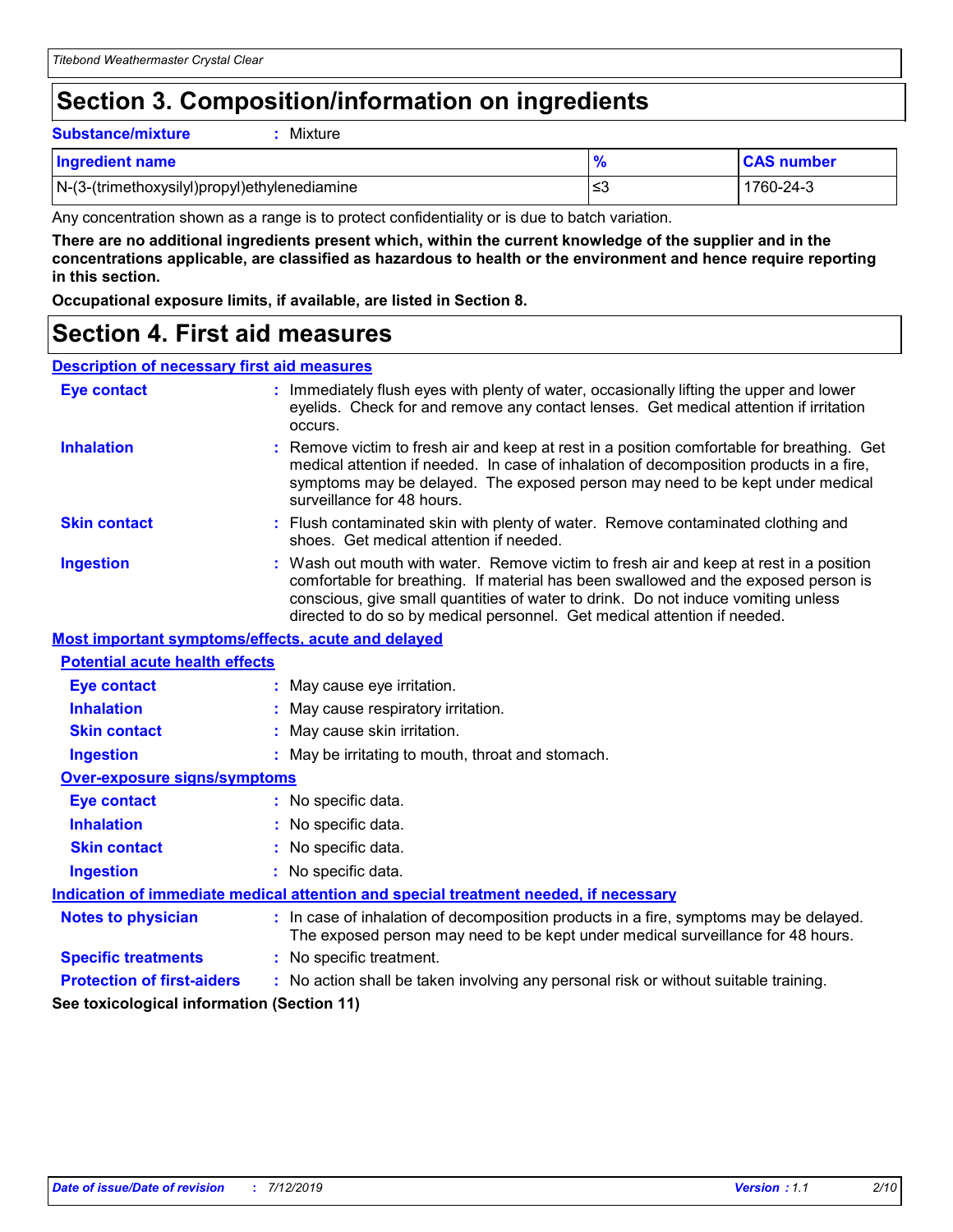# **Section 5. Fire-fighting measures**

| <b>Extinguishing media</b>                               |                                                                                                                                                                                                     |
|----------------------------------------------------------|-----------------------------------------------------------------------------------------------------------------------------------------------------------------------------------------------------|
| <b>Suitable extinguishing</b><br>media                   | : Use an extinguishing agent suitable for the surrounding fire.                                                                                                                                     |
| <b>Unsuitable extinguishing</b><br>media                 | : None known.                                                                                                                                                                                       |
| <b>Specific hazards arising</b><br>from the chemical     | : In a fire or if heated, a pressure increase will occur and the container may burst.                                                                                                               |
| <b>Hazardous thermal</b><br>decomposition products       | Decomposition products may include the following materials:<br>carbon dioxide<br>carbon monoxide<br>nitrogen oxides<br>metal oxide/oxides                                                           |
| <b>Special protective actions</b><br>for fire-fighters   | : Promptly isolate the scene by removing all persons from the vicinity of the incident if<br>there is a fire. No action shall be taken involving any personal risk or without suitable<br>training. |
| <b>Special protective</b><br>equipment for fire-fighters | : Fire-fighters should wear appropriate protective equipment and self-contained breathing<br>apparatus (SCBA) with a full face-piece operated in positive pressure mode.                            |

# **Section 6. Accidental release measures**

| <b>Personal precautions, protective equipment and emergency procedures</b> |  |                                                                                                                                                                                                                                                                                                                                                                                                                                                                                                                                                                                          |  |  |  |  |
|----------------------------------------------------------------------------|--|------------------------------------------------------------------------------------------------------------------------------------------------------------------------------------------------------------------------------------------------------------------------------------------------------------------------------------------------------------------------------------------------------------------------------------------------------------------------------------------------------------------------------------------------------------------------------------------|--|--|--|--|
| For non-emergency<br>personnel                                             |  | : No action shall be taken involving any personal risk or without suitable training.<br>Evacuate surrounding areas. Keep unnecessary and unprotected personnel from<br>entering. Do not touch or walk through spilled material. Put on appropriate personal<br>protective equipment.                                                                                                                                                                                                                                                                                                     |  |  |  |  |
|                                                                            |  | For emergency responders : If specialized clothing is required to deal with the spillage, take note of any information in<br>Section 8 on suitable and unsuitable materials. See also the information in "For non-<br>emergency personnel".                                                                                                                                                                                                                                                                                                                                              |  |  |  |  |
| <b>Environmental precautions</b>                                           |  | : Avoid dispersal of spilled material and runoff and contact with soil, waterways, drains<br>and sewers. Inform the relevant authorities if the product has caused environmental<br>pollution (sewers, waterways, soil or air).                                                                                                                                                                                                                                                                                                                                                          |  |  |  |  |
| <b>Methods and materials for containment and cleaning up</b>               |  |                                                                                                                                                                                                                                                                                                                                                                                                                                                                                                                                                                                          |  |  |  |  |
| <b>Small spill</b>                                                         |  | : Stop leak if without risk. Move containers from spill area. Dilute with water and mop up<br>if water-soluble. Alternatively, or if water-insoluble, absorb with an inert dry material and<br>place in an appropriate waste disposal container. Dispose of via a licensed waste<br>disposal contractor.                                                                                                                                                                                                                                                                                 |  |  |  |  |
| <b>Large spill</b>                                                         |  | Stop leak if without risk. Move containers from spill area. Prevent entry into sewers,<br>water courses, basements or confined areas. Wash spillages into an effluent treatment<br>plant or proceed as follows. Contain and collect spillage with non-combustible,<br>absorbent material e.g. sand, earth, vermiculite or diatomaceous earth and place in<br>container for disposal according to local regulations (see Section 13). Dispose of via a<br>licensed waste disposal contractor. Note: see Section 1 for emergency contact<br>information and Section 13 for waste disposal. |  |  |  |  |

# **Section 7. Handling and storage**

#### **Precautions for safe handling**

| <b>Protective measures</b>                       | : Put on appropriate personal protective equipment (see Section 8).                                                                                                                                                                                                                                                                                           |
|--------------------------------------------------|---------------------------------------------------------------------------------------------------------------------------------------------------------------------------------------------------------------------------------------------------------------------------------------------------------------------------------------------------------------|
| <b>Advice on general</b><br>occupational hygiene | : Eating, drinking and smoking should be prohibited in areas where this material is<br>handled, stored and processed. Workers should wash hands and face before eating,<br>drinking and smoking. Remove contaminated clothing and protective equipment before<br>entering eating areas. See also Section 8 for additional information on hygiene<br>measures. |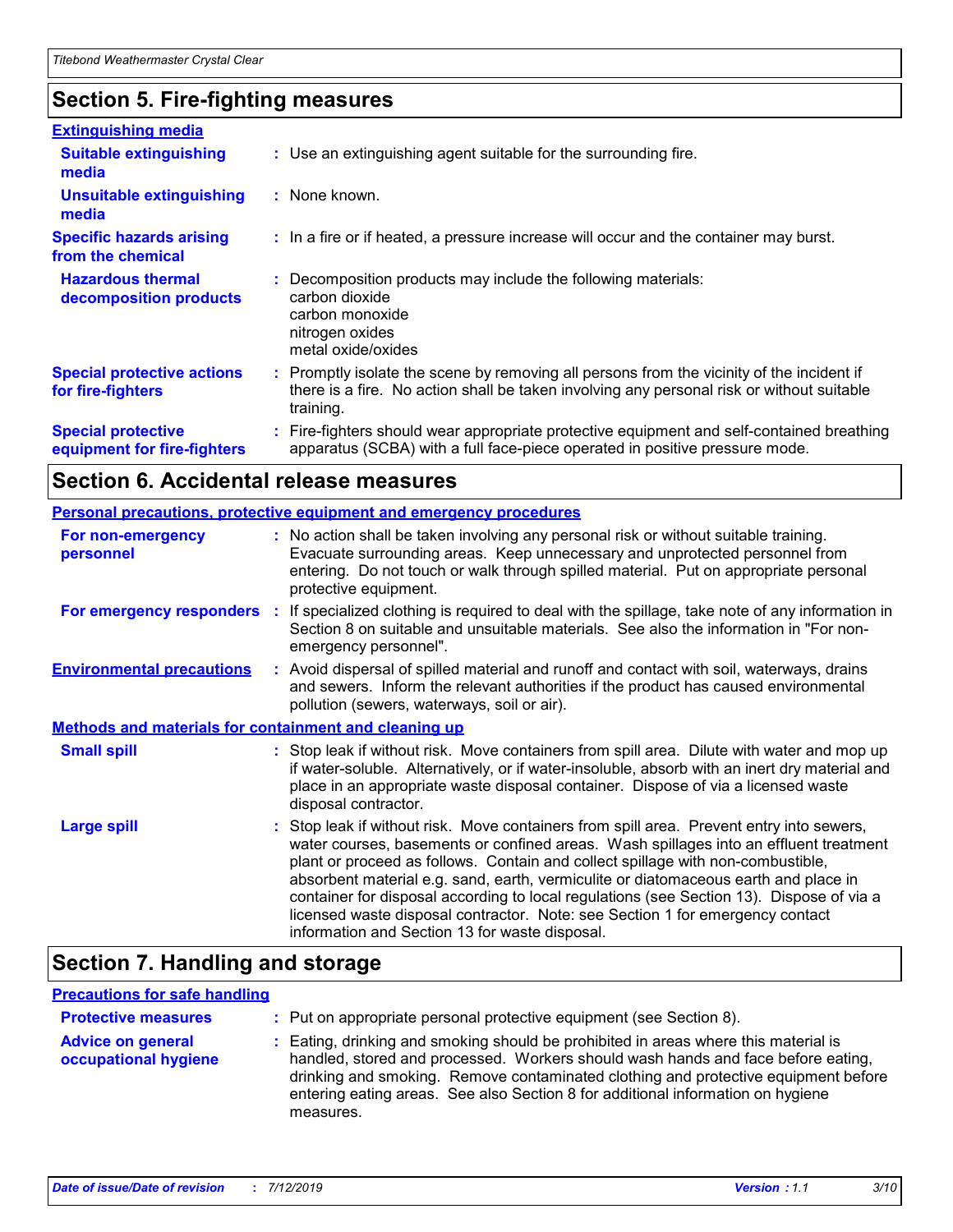### **Section 7. Handling and storage**

| <b>Conditions for safe storage,</b> | : Store between the following temperatures: -15 to $25^{\circ}$ C (5 to $77^{\circ}$ F). Store in accordance |
|-------------------------------------|--------------------------------------------------------------------------------------------------------------|
| including any                       | with local regulations. Store in original container protected from direct sunlight in a dry,                 |
| <b>incompatibilities</b>            | cool and well-ventilated area, away from incompatible materials (see Section 10) and                         |
|                                     | food and drink. Keep container tightly closed and sealed until ready for use. Containers                     |
|                                     | that have been opened must be carefully resealed and kept upright to prevent leakage.                        |
|                                     | Do not store in unlabeled containers. Use appropriate containment to avoid                                   |
|                                     | environmental contamination. See Section 10 for incompatible materials before<br>handling or use.            |
|                                     |                                                                                                              |

# **Section 8. Exposure controls/personal protection**

#### **Control parameters**

#### **Occupational exposure limits**

| <b>Ingredient name</b>                           |    |                                                                                                                                                                                                                                                                                                                                                                  | <b>Exposure limits</b>                                                                                                                                                                                                                                                                                                                                                                            |  |  |
|--------------------------------------------------|----|------------------------------------------------------------------------------------------------------------------------------------------------------------------------------------------------------------------------------------------------------------------------------------------------------------------------------------------------------------------|---------------------------------------------------------------------------------------------------------------------------------------------------------------------------------------------------------------------------------------------------------------------------------------------------------------------------------------------------------------------------------------------------|--|--|
| N-(3-(trimethoxysilyl)propyl)ethylenediamine     |    |                                                                                                                                                                                                                                                                                                                                                                  | None.                                                                                                                                                                                                                                                                                                                                                                                             |  |  |
| <b>Appropriate engineering</b><br>controls       |    | contaminants.                                                                                                                                                                                                                                                                                                                                                    | : Good general ventilation should be sufficient to control worker exposure to airborne                                                                                                                                                                                                                                                                                                            |  |  |
| <b>Environmental exposure</b><br><b>controls</b> |    |                                                                                                                                                                                                                                                                                                                                                                  | Emissions from ventilation or work process equipment should be checked to ensure<br>they comply with the requirements of environmental protection legislation. In some<br>cases, fume scrubbers, filters or engineering modifications to the process equipment<br>will be necessary to reduce emissions to acceptable levels.                                                                     |  |  |
| <b>Individual protection measures</b>            |    |                                                                                                                                                                                                                                                                                                                                                                  |                                                                                                                                                                                                                                                                                                                                                                                                   |  |  |
| <b>Hygiene measures</b>                          |    |                                                                                                                                                                                                                                                                                                                                                                  | : Wash hands, forearms and face thoroughly after handling chemical products, before<br>eating, smoking and using the lavatory and at the end of the working period.<br>Appropriate techniques should be used to remove potentially contaminated clothing.<br>Wash contaminated clothing before reusing. Ensure that eyewash stations and safety<br>showers are close to the workstation location. |  |  |
| <b>Eye/face protection</b>                       | t. | Safety eyewear complying with an approved standard should be used when a risk<br>assessment indicates this is necessary to avoid exposure to liquid splashes, mists,<br>gases or dusts. If contact is possible, the following protection should be worn, unless<br>the assessment indicates a higher degree of protection: safety glasses with side-<br>shields. |                                                                                                                                                                                                                                                                                                                                                                                                   |  |  |
| <b>Skin protection</b>                           |    |                                                                                                                                                                                                                                                                                                                                                                  |                                                                                                                                                                                                                                                                                                                                                                                                   |  |  |
| <b>Hand protection</b>                           |    | necessary.                                                                                                                                                                                                                                                                                                                                                       | : Chemical-resistant, impervious gloves complying with an approved standard should be<br>worn at all times when handling chemical products if a risk assessment indicates this is                                                                                                                                                                                                                 |  |  |
| <b>Body protection</b>                           |    | Personal protective equipment for the body should be selected based on the task being<br>performed and the risks involved and should be approved by a specialist before<br>handling this product.                                                                                                                                                                |                                                                                                                                                                                                                                                                                                                                                                                                   |  |  |
| <b>Other skin protection</b>                     |    | Appropriate footwear and any additional skin protection measures should be selected<br>based on the task being performed and the risks involved and should be approved by a<br>specialist before handling this product.                                                                                                                                          |                                                                                                                                                                                                                                                                                                                                                                                                   |  |  |
| <b>Respiratory protection</b>                    |    | Based on the hazard and potential for exposure, select a respirator that meets the<br>appropriate standard or certification. Respirators must be used according to a<br>respiratory protection program to ensure proper fitting, training, and other important<br>aspects of use.                                                                                |                                                                                                                                                                                                                                                                                                                                                                                                   |  |  |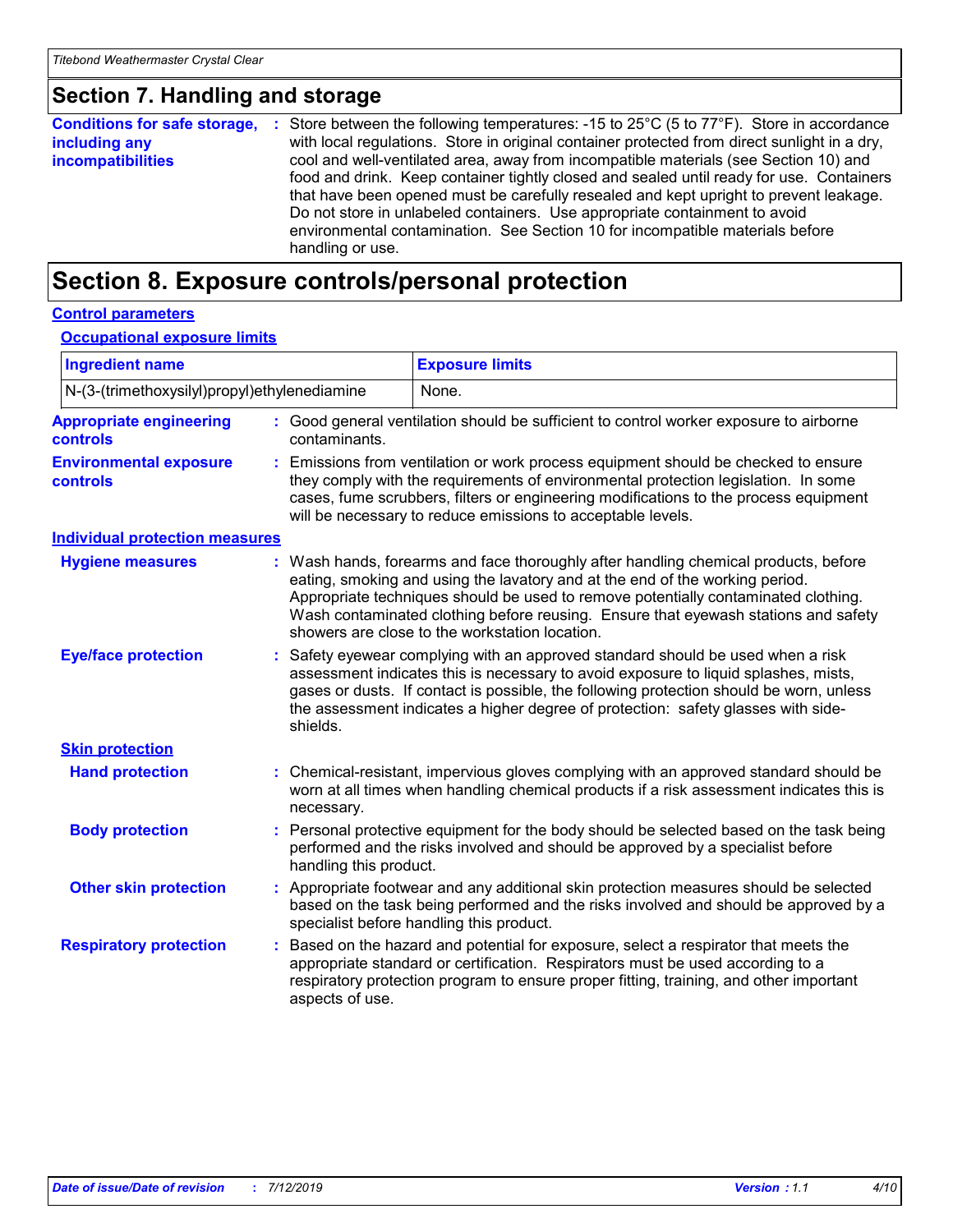# **Section 9. Physical and chemical properties**

#### **Appearance**

| <b>Physical state</b>                             | : Liquid. [Paste.]                                                   |
|---------------------------------------------------|----------------------------------------------------------------------|
| Color                                             | $:$ Clear.                                                           |
| <b>Odor</b>                                       | $:$ Slight                                                           |
| <b>Odor threshold</b>                             | : Not available.                                                     |
| рH                                                | $:$ Not available.                                                   |
| <b>Melting point</b>                              | : Not available.                                                     |
| <b>Boiling point</b>                              | $:$ Not available.                                                   |
| <b>Flash point</b>                                | Closed cup: $>93.333^{\circ}$ C ( $>200^{\circ}$ F) [Not available.] |
| <b>Evaporation rate</b>                           | Not available.                                                       |
| <b>Flammability (solid, gas)</b>                  | : Not available.                                                     |
| Lower and upper explosive<br>(flammable) limits   | : Not available.                                                     |
| <b>VOC (less water, less)</b><br>exempt solvents) | : $11$ g/l                                                           |
| <b>Volatility</b>                                 | $: 0\%$ (w/w)                                                        |
| <b>Vapor density</b>                              | Not available.                                                       |
| <b>Relative density</b>                           | : 1.05                                                               |
| <b>Solubility</b>                                 | : Very slightly soluble in the following materials: cold water.      |
| <b>Solubility in water</b>                        | : Not available.                                                     |
| <b>Partition coefficient: n-</b><br>octanol/water | : Not available.                                                     |
| <b>Auto-ignition temperature</b>                  | : Not available.                                                     |
| <b>Decomposition temperature :</b> Not available. |                                                                      |
| <b>Viscosity</b>                                  | : Not available.                                                     |

# **Section 10. Stability and reactivity**

| <b>Reactivity</b>                                   | : No specific test data related to reactivity available for this product or its ingredients. |
|-----------------------------------------------------|----------------------------------------------------------------------------------------------|
| <b>Chemical stability</b>                           | : The product is stable.                                                                     |
| <b>Possibility of hazardous</b><br><b>reactions</b> | : Under normal conditions of storage and use, hazardous reactions will not occur.            |
| <b>Conditions to avoid</b>                          | : Avoid all possible sources of ignition (spark or flame).                                   |
| <b>Incompatible materials</b>                       | : Strong oxidizer, strong acids                                                              |
| <b>Hazardous decomposition</b><br>products          | : carbon monoxide, carbon dioxide, Hydrocarbon.                                              |

# **Section 11. Toxicological information**

#### **Information on toxicological effects**

#### **Acute toxicity**

| <b>Product/ingredient name</b>                     | <b>Result</b> | <b>Species</b> | <b>Dose</b>            | <b>Exposure</b> |
|----------------------------------------------------|---------------|----------------|------------------------|-----------------|
| $N-(3-(trimethoxysilyl)propyl)$<br>ethylenediamine | ILD50 Oral    | Rat            | $ 2413 \text{ mg/kg} $ |                 |

**Irritation/Corrosion**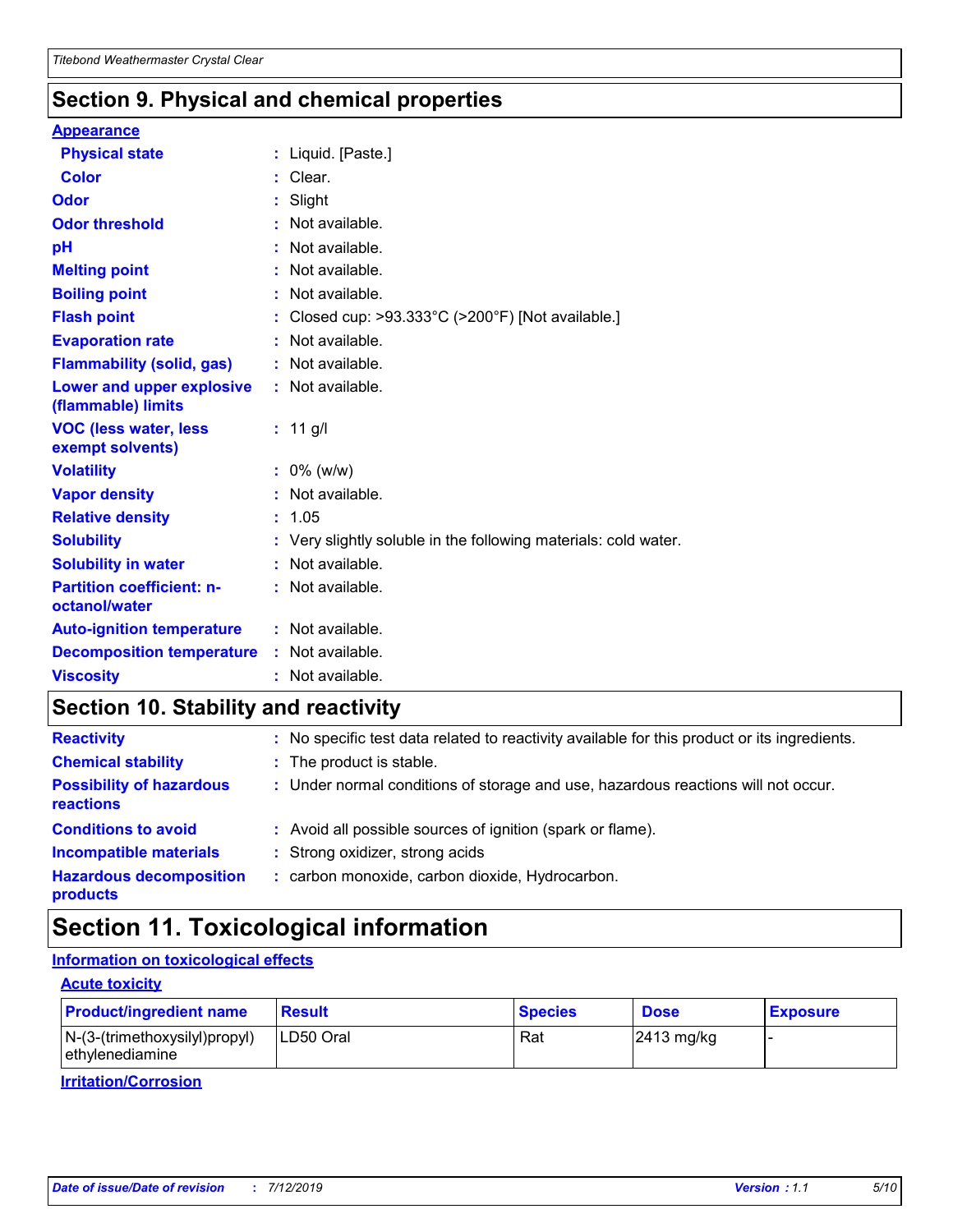# **Section 11. Toxicological information**

| <b>Product/ingredient name</b>                                                    | <b>Result</b>          | <b>Species</b> | <b>Score</b> | <b>Exposure</b>    | <b>Observation</b> |
|-----------------------------------------------------------------------------------|------------------------|----------------|--------------|--------------------|--------------------|
| $\sqrt{\mathbf{N}^2(3-(\text{trimethoxysilyl})\text{propyl})}$<br>ethylenediamine | Eyes - Severe irritant | Rabbit         |              | $15 \,\mathrm{mg}$ |                    |
|                                                                                   | Skin - Mild irritant   | Rabbit         |              | 500 mg             |                    |

#### **Conclusion/Summary**

**Skin :** Prolonged or repeated contact can defat the skin and lead to irritation, cracking and/or dermatitis.

**Eyes :** This product may irritate eyes upon contact.

# **Sensitization**

Not available.

#### **Mutagenicity**

Not available.

#### **Carcinogenicity**

Not available.

#### **Reproductive toxicity**

Not available.

#### **Teratogenicity**

Not available.

#### **Specific target organ toxicity (single exposure)**

Not available.

#### **Specific target organ toxicity (repeated exposure)**

Not available.

#### **Aspiration hazard**

Not available.

**routes of exposure**

#### **Information on the likely :** Routes of entry anticipated: Oral, Dermal, Inhalation.

#### **Potential acute health effects**

| <b>Eye contact</b>                           | : May cause eye irritation.                                                              |  |  |
|----------------------------------------------|------------------------------------------------------------------------------------------|--|--|
| <b>Inhalation</b>                            | : May cause respiratory irritation.                                                      |  |  |
| <b>Skin contact</b>                          | : May cause skin irritation.                                                             |  |  |
| Ingestion                                    | : May be irritating to mouth, throat and stomach.                                        |  |  |
|                                              | <b>Symptoms related to the physical, chemical and toxicological characteristics</b>      |  |  |
| <b>Eye contact</b>                           | : No specific data.                                                                      |  |  |
| <b>Inhalation</b>                            | : No specific data.                                                                      |  |  |
| <b>Skin contact</b>                          | : No specific data.                                                                      |  |  |
| <b>Ingestion</b>                             | : No specific data.                                                                      |  |  |
|                                              | Delayed and immediate effects and also chronic effects from short and long term exposure |  |  |
| <b>Short term exposure</b>                   |                                                                                          |  |  |
| <b>Potential immediate</b><br><b>effects</b> | $:$ Not available.                                                                       |  |  |
| Potential delayed effects : Not available.   |                                                                                          |  |  |
| <b>Long term exposure</b>                    |                                                                                          |  |  |
| <b>Potential immediate</b><br>effects        | $:$ Not available.                                                                       |  |  |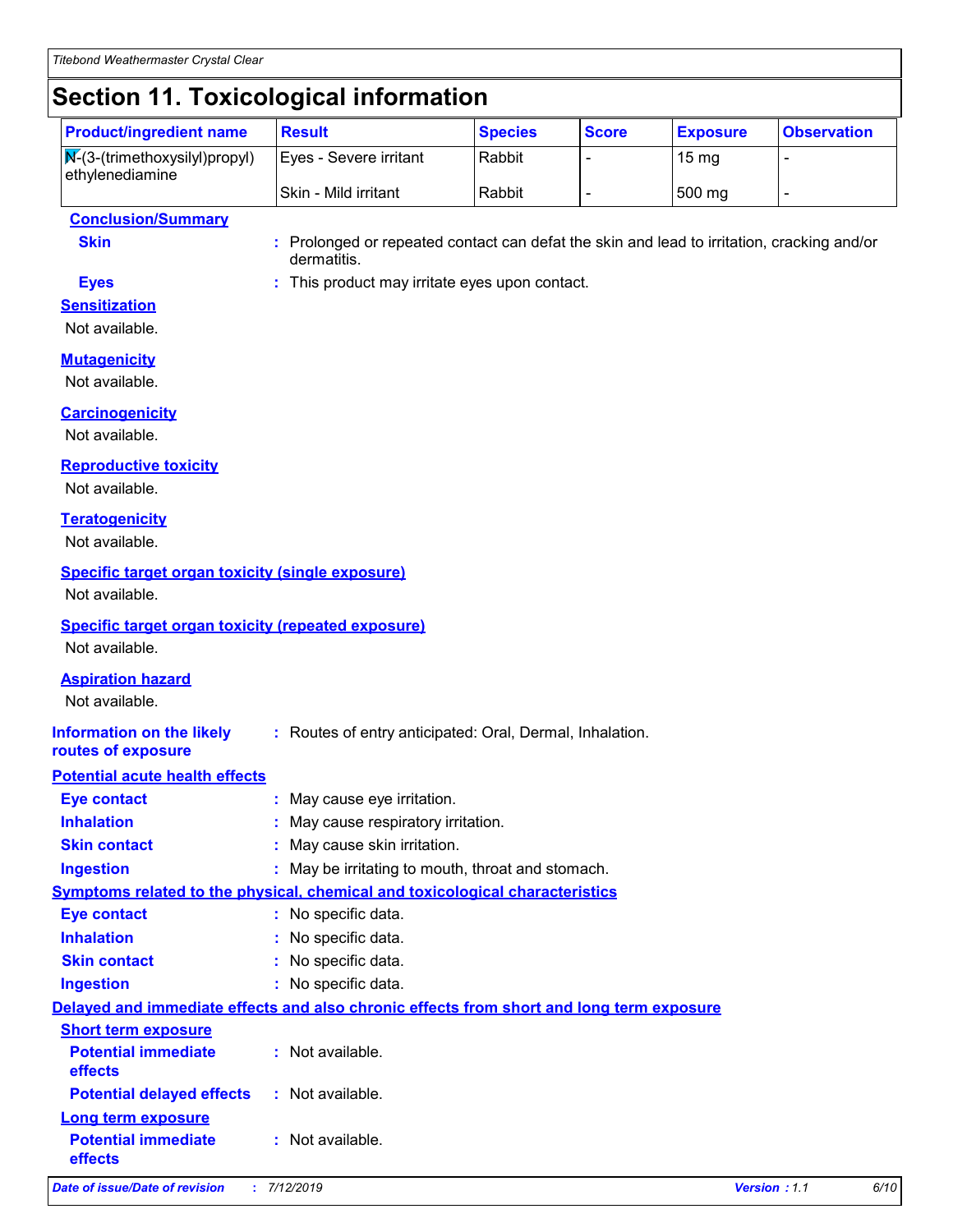# **Section 11. Toxicological information**

#### **Potential delayed effects :** Not available.

#### **Potential chronic health effects**

Not available.

| <b>General</b>                        | : No known significant effects or critical hazards. |
|---------------------------------------|-----------------------------------------------------|
| <b>Carcinogenicity</b>                | : No known significant effects or critical hazards. |
| <b>Mutagenicity</b>                   | : No known significant effects or critical hazards. |
| <b>Teratogenicity</b>                 | : No known significant effects or critical hazards. |
| <b>Developmental effects</b>          | : No known significant effects or critical hazards. |
| <b>Fertility effects</b>              | : No known significant effects or critical hazards. |
| <b>Numerical measures of toxicity</b> |                                                     |
| <b>Acute toxicity estimates</b>       |                                                     |

Not available.

# **Section 12. Ecological information**

#### **Toxicity**

Not available.

#### **Persistence and degradability**

**Bioaccumulative potential** Not available.

#### Not available.

#### **Mobility in soil**

| <b>Soil/water partition</b><br>coefficient (K <sub>oc</sub> ) | : Not available.                                    |
|---------------------------------------------------------------|-----------------------------------------------------|
| <b>Other adverse effects</b>                                  | : No known significant effects or critical hazards. |

# **Section 13. Disposal considerations**

| <b>Disposal methods</b> | : The generation of waste should be avoided or minimized wherever possible. Disposal<br>of this product, solutions and any by-products should at all times comply with the<br>requirements of environmental protection and waste disposal legislation and any<br>regional local authority requirements. Dispose of surplus and non-recyclable products<br>via a licensed waste disposal contractor. Waste should not be disposed of untreated to<br>the sewer unless fully compliant with the requirements of all authorities with jurisdiction.<br>Waste packaging should be recycled. Incineration or landfill should only be considered |
|-------------------------|--------------------------------------------------------------------------------------------------------------------------------------------------------------------------------------------------------------------------------------------------------------------------------------------------------------------------------------------------------------------------------------------------------------------------------------------------------------------------------------------------------------------------------------------------------------------------------------------------------------------------------------------|
|                         | when recycling is not feasible. This material and its container must be disposed of in a<br>safe way. Empty containers or liners may retain some product residues. Avoid<br>dispersal of spilled material and runoff and contact with soil, waterways, drains and<br>sewers.                                                                                                                                                                                                                                                                                                                                                               |

# **Section 14. Transport information**

|                                             | <b>DOT</b><br><b>Classification</b> | <b>TDG</b><br><b>Classification</b> | <b>Mexico</b><br><b>Classification</b> | <b>ADR/RID</b> | <b>IMDG</b>    | <b>IATA</b>                 |
|---------------------------------------------|-------------------------------------|-------------------------------------|----------------------------------------|----------------|----------------|-----------------------------|
| <b>UN number</b>                            | Not regulated.                      | Not regulated.                      | Not regulated.                         | Not regulated. | Not regulated. | Not regulated.              |
| <b>UN proper</b><br>shipping name           |                                     |                                     |                                        |                |                |                             |
|                                             |                                     |                                     |                                        |                |                |                             |
| Date of issue/Date of revision<br>7/12/2019 |                                     |                                     |                                        |                |                | 7/10<br><b>Version: 1.1</b> |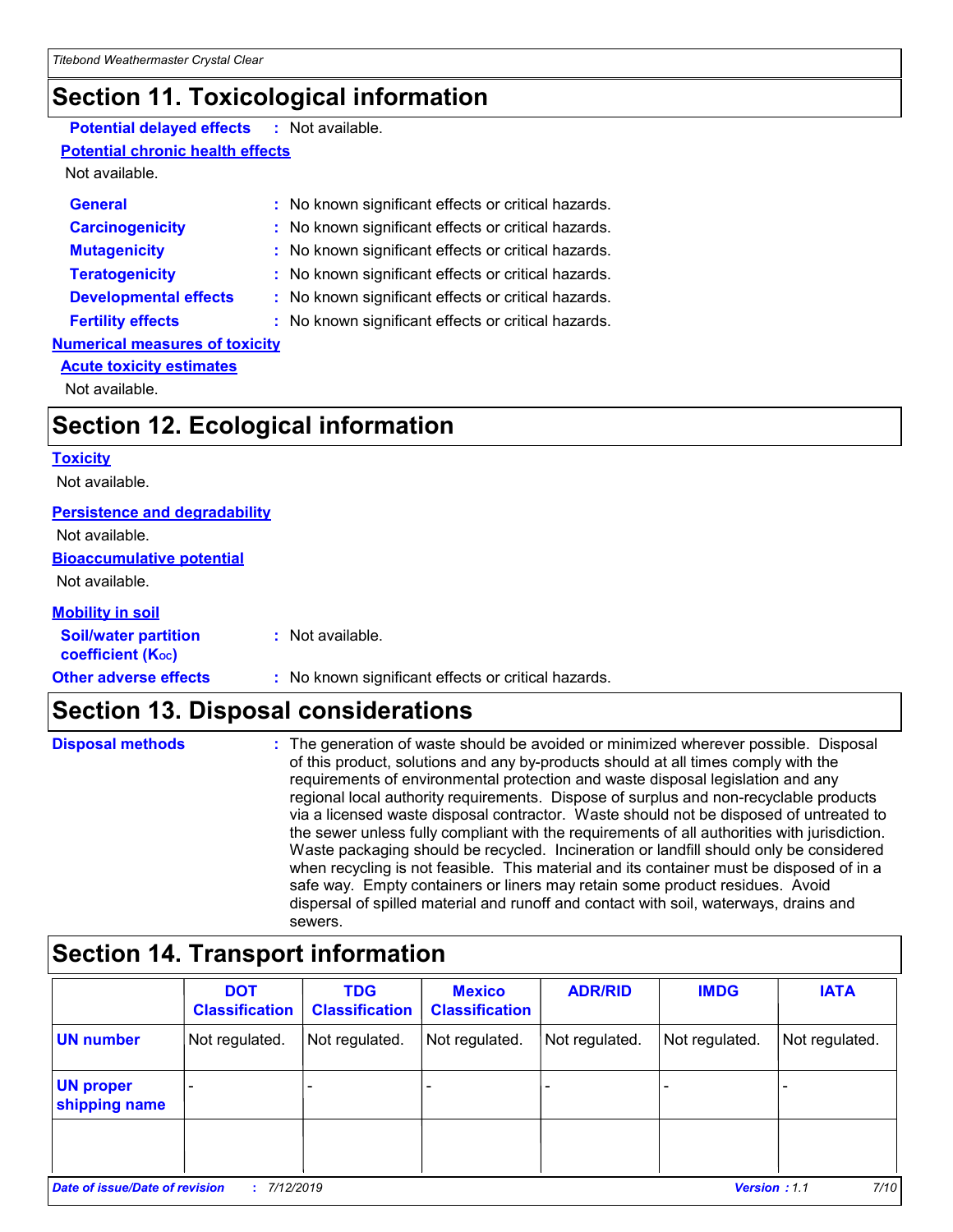# **Section 14. Transport information**

| <b>Section 14. Hansport Information</b> |                          |                          |     |                              |     |     |
|-----------------------------------------|--------------------------|--------------------------|-----|------------------------------|-----|-----|
| <b>Transport</b><br>hazard class(es)    |                          | $\overline{\phantom{0}}$ |     | $\qquad \qquad \blacksquare$ |     |     |
| <b>Packing group</b>                    | $\overline{\phantom{a}}$ |                          |     |                              |     |     |
| <b>Environmental</b><br>hazards         | IN <sub>o</sub>          | No.                      | No. | No.                          | No. | No. |

# **Section 15. Regulatory information**

#### **U.S. Federal regulations**

#### **SARA 302/304**

#### **Composition/information on ingredients**

No products were found.

| SARA 304 RQ | : Not applicable. |
|-------------|-------------------|
|-------------|-------------------|

#### **SARA 311/312**

**Classification :** Not applicable.

#### **Composition/information on ingredients**

| <b>Name</b>                                      |     | <b>Classification</b>               |
|--------------------------------------------------|-----|-------------------------------------|
| N-(3-(trimethoxysilyl)propyl)<br>ethylenediamine | -≤3 | <b>EYE IRRITATION - Category 2A</b> |

#### **State regulations**

| <b>Massachusetts</b>       | : None of the components are listed. |
|----------------------------|--------------------------------------|
| <b>New York</b>            | : None of the components are listed. |
| <b>New Jersey</b>          | : None of the components are listed. |
| <b>Pennsylvania</b>        | : None of the components are listed. |
| <b>California Prop. 65</b> |                                      |

**A WARNING**: This product can expose you to chemicals including Diisononyl phthalate, which is known to the State of California to cause cancer, and Di-isodecyl phthalate, which is known to the State of California to cause birth defects or other reproductive harm. For more information go to www.P65Warnings.ca.gov.

| Ingredient name                                     | No significant risk<br><b>level</b> | <b>Maximum</b><br>acceptable dosage<br><b>level</b> |
|-----------------------------------------------------|-------------------------------------|-----------------------------------------------------|
| <b>Disononyl phthalate</b><br>Di-isodecyl phthalate | Yes.                                | Yes.                                                |

#### **International regulations**

# **Chemical Weapon Convention List Schedules I, II & III Chemicals**

Not listed.

#### **Montreal Protocol**

Not listed.

#### **Stockholm Convention on Persistent Organic Pollutants**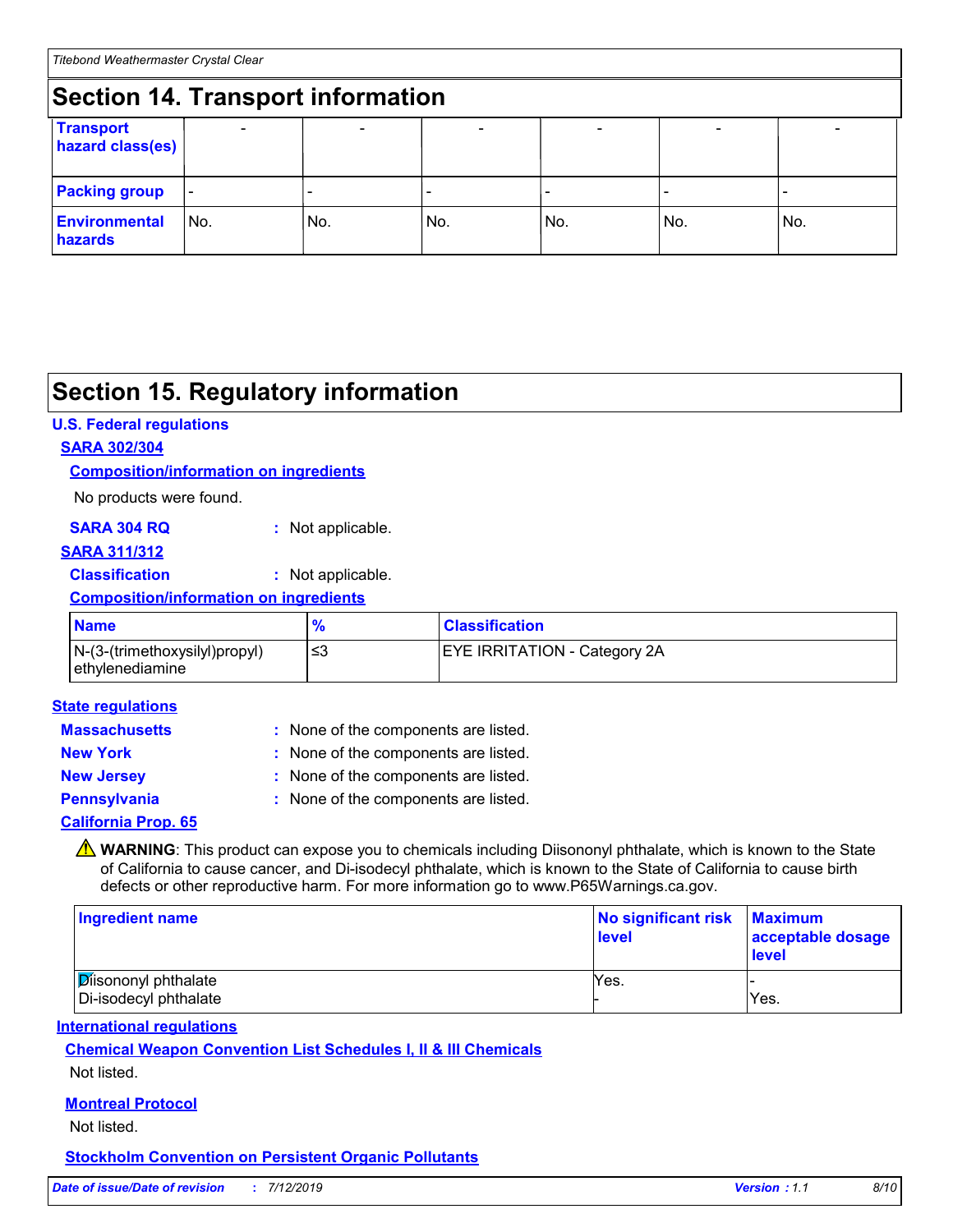# **Section 15. Regulatory information**

Not listed.

#### **UNECE Aarhus Protocol on POPs and Heavy Metals**

Not listed.

#### **Inventory list**

**China :** All components are listed or exempted.

**United States TSCA 8(b) inventory**

**:** All components are active or exempted.

# **Section 16. Other information**

**Hazardous Material Information System (U.S.A.)**



**Caution: HMIS® ratings are based on a 0-4 rating scale, with 0 representing minimal hazards or risks, and 4 representing significant hazards or risks. Although HMIS® ratings and the associated label are not required on SDSs or products leaving a facility under 29 CFR 1910.1200, the preparer may choose to provide them. HMIS® ratings are to be used with a fully implemented HMIS® program. HMIS® is a registered trademark and service mark of the American Coatings Association, Inc.**

**The customer is responsible for determining the PPE code for this material. For more information on HMIS® Personal Protective Equipment (PPE) codes, consult the HMIS® Implementation Manual.**

#### **National Fire Protection Association (U.S.A.)**



**Reprinted with permission from NFPA 704-2001, Identification of the Hazards of Materials for Emergency Response Copyright ©1997, National Fire Protection Association, Quincy, MA 02269. This reprinted material is not the complete and official position of the National Fire Protection Association, on the referenced subject which is represented only by the standard in its entirety.**

**Copyright ©2001, National Fire Protection Association, Quincy, MA 02269. This warning system is intended to be interpreted and applied only by properly trained individuals to identify fire, health and reactivity hazards of chemicals. The user is referred to certain limited number of chemicals with recommended classifications in NFPA 49 and NFPA 325, which would be used as a guideline only. Whether the chemicals are classified by NFPA or not, anyone using the 704 systems to classify chemicals does so at their own risk.**

#### **Procedure used to derive the classification**

|                                   | <b>Classification</b> | <b>Justification</b> |
|-----------------------------------|-----------------------|----------------------|
| Not classified.                   |                       |                      |
| <b>History</b>                    |                       |                      |
| <b>Date of printing</b>           | : 4/22/2022           |                      |
| Date of issue/Date of<br>revision | : 7/12/2019           |                      |
| <b>Date of previous issue</b>     | : 7/12/2019           |                      |
| <b>Version</b>                    | : 1.1                 |                      |